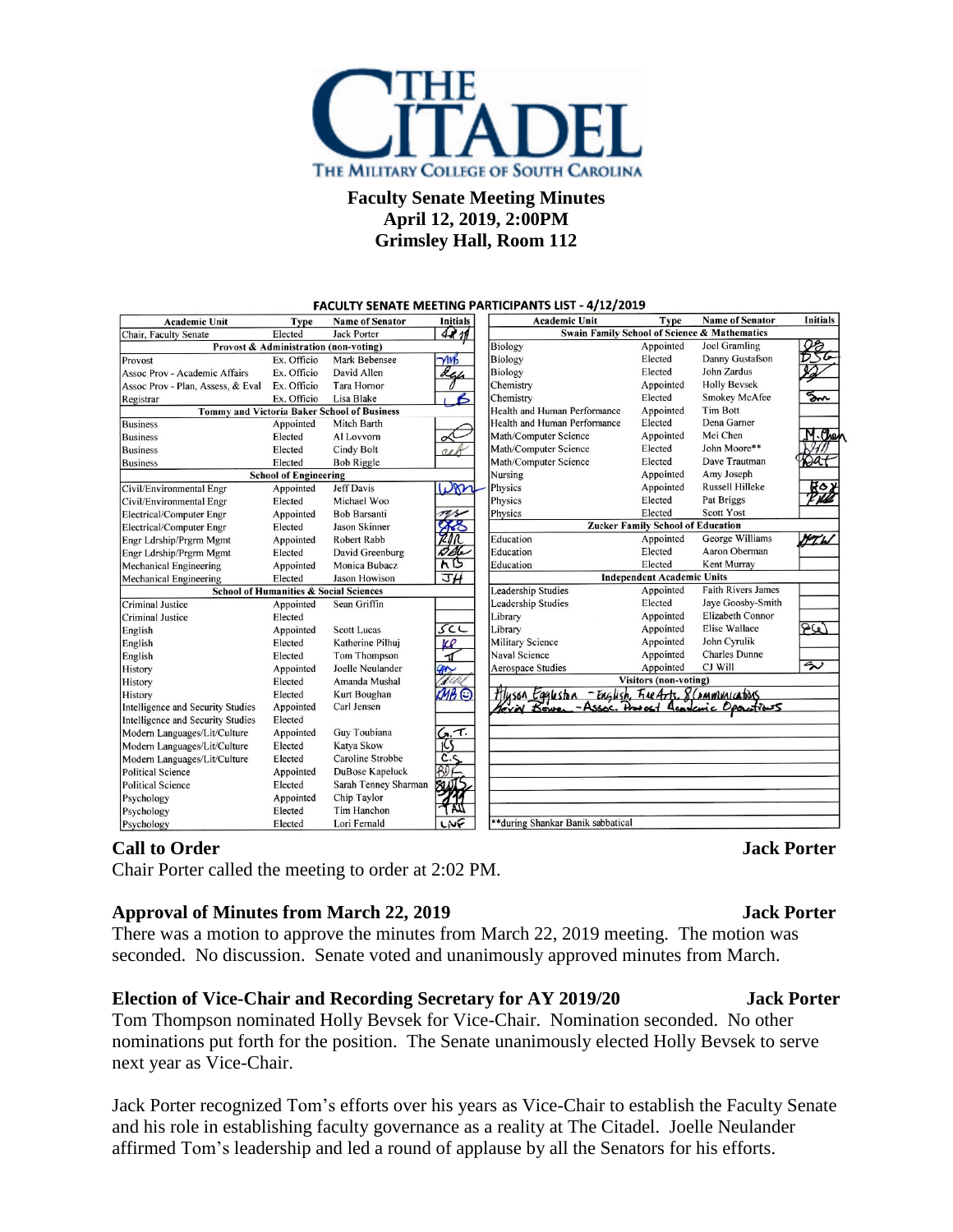Tom Thompson nominated Al Lovvorn for a second term as Recording Secretary. Nomination seconded. No other nominations put forth for the position. The Senate unanimously elected Al Lovvorn to serve next year as Recording Secretary.

## **GenEd Strands Proposal – Second Reading David Allen**

Assoc. Provost David Allen brought forth the general education program revision "Strands" for its second reading.

Motion to approve and seconded.

Discussion:

David Allen said:

- The public meeting to discuss the GenEd Strands Proposal was well attended and there were no proposals to change the five Strands
- Registrar's Office is working hard on how GenEd will be implemented

Lisa Blake presented a briefing on the implementation of the Strands to ensure faculty are aware of the actual process:

- Declaring a Strand will be the same as declaring a Major
- Students will do it early in the second semester of their freshman year
- Once a student declares a Strand, it will populate Degree Works so academic advisors will know the Strand the student is fulfilling
- Strands courses will follow a new four-letter naming convention though in-line with our current system
	- o History-HISS
	- o English-ENGS
	- o Natural Science-NTSS
	- o Electives-ELES
- Students who desire to take a Strand course as a General Elective may do so with the Department Head's approval; it will be an exception
- Transfer courses will still be allowed as General Electives; other courses will transfer in to fulfill General Education requirements:
	- o Freshman math requirements
	- o Health and fitness requirements—RPED 260
	- o Modern language requirements
	- o Professional Communications requirements
- o Freshman science requirements (4 credit hours: 3-hour class + 1-hour lab)

Sarah Tenney asked about transferring AP credits

Lisa Blake responded that AP credits continue to transfer in as either a Major requirement or as a General Elective; it will not transfer in a Strand course

Guy Toubiani inquired how Study Abroad courses count in the Strands

Lisa Blake responded that the Study Abroad courses will not count toward Strand classes since they are not taught by The Citadel professors and will not meet the assessment goals

Lisa Blake continued her presentation on the implementation of the Strands:

- Modern Language requirements are different than current standards
	- o Should a student commence a new language the student must take the 101 and 102 sequence to satisfy the requirement
	- o Should a student continue a language commenced in High School a placement exam will be administered:
		- Student who places at 201-level will take 201 plus one elective
		- Student who places at 202-level will take 202 plus one elective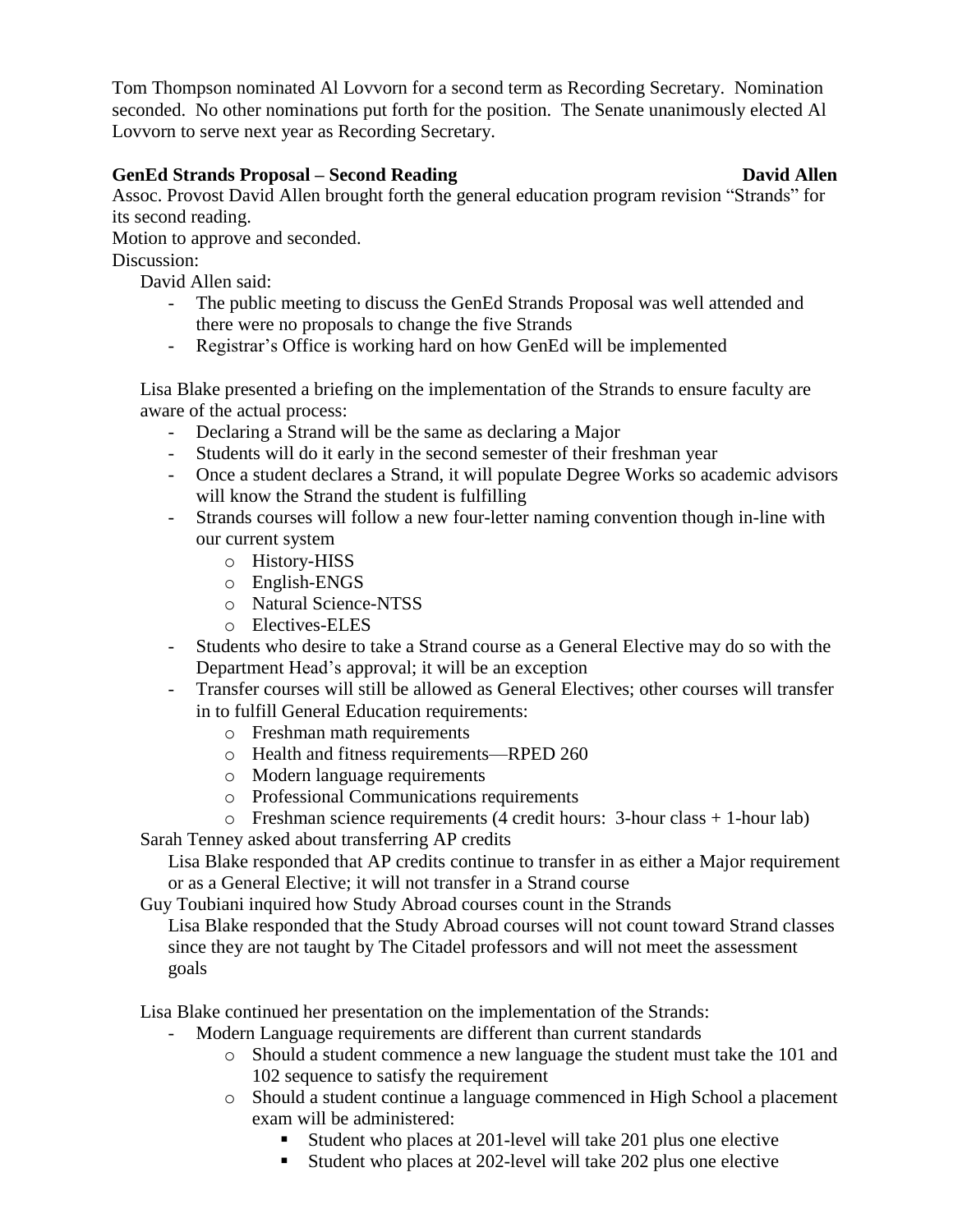Student who places above 202 level will take two electives

A number of Senators (Joelle Neulander, Tom Thompson, Guy Toubiani, Al Lovvorn) expressed the opinion that the elective(s) should not be General Electives but rather electives within the appropriate Modern Language.

David Allen said that the program being briefed by Lisa Blake is the program passed by the faculty earlier.

Danny Gustafson asked why not correct the oversight now.

David Allen reiterated that the program being briefed is the program passed by the faculty. Joelle Neulander said that she would introduce a resolution at the beginning of the next academic year to have students complete six (6) hours of courses in the appropriate language.

Lisa Blake continued her presentation on the implementation of the Strands:

- There remain three outstanding questions concerning implementation that faculty must address:
	- o Should Strands include Active Duty/Veteran students?
	- o How do we handle cadets who transfer into The Citadel?
	- o Can currently enrolled students shift to Strands from their current GenEd Core?

Senate voted: Aye—34, No—0, Abstentions—1; proposal carried.

| <b>Undergraduate Curriculum Committee recommendations</b><br>Items approved by UCC presented to Senate for final approval. | <b>Jason Howison</b>    |
|----------------------------------------------------------------------------------------------------------------------------|-------------------------|
| Motion to approve and seconded                                                                                             |                         |
| Discussion: None                                                                                                           |                         |
| Senate voted: Unanimously passed; motion carried.                                                                          |                         |
| Department of History Updated Tenure & Promotion Standards                                                                 | <b>Joelle Neulander</b> |
| Motion to approve and seconded                                                                                             |                         |
| Discussion <sup>.</sup>                                                                                                    |                         |

Joelle Neulander reviewed basic standards:

- For tenure:
	- o A book/monograph
	- o Three peer reviewed journal articles (individual)
	- o Two PRJs plus other scholarly contributions
- For promotion to Full Professor:
	- o No change in the requirements from Assoc. to Full
	- o A book/monograph
	- o Six peer reviewed journal articles (individual)

Senate voted: Unanimously passed; motion carried.

## **Distinguished Scholars Program Proposal Tom Thompson**

Tom Thompson said that the new program to develop our cadets as Distinguished Scholars was established without input from the faculty and the program should have engaged faculty and he urged the Senate to pass the proposal:

**The Faculty Senate objects to the process by which the Distinguished Scholars Program was created. Further, we ask that Faculty Senate be given the opportunity to work with the Provost for communication, discussion, review, and consideration of this program (as described in the Faculty senate charter) during the 2019-2020 academic year.**

Discussion: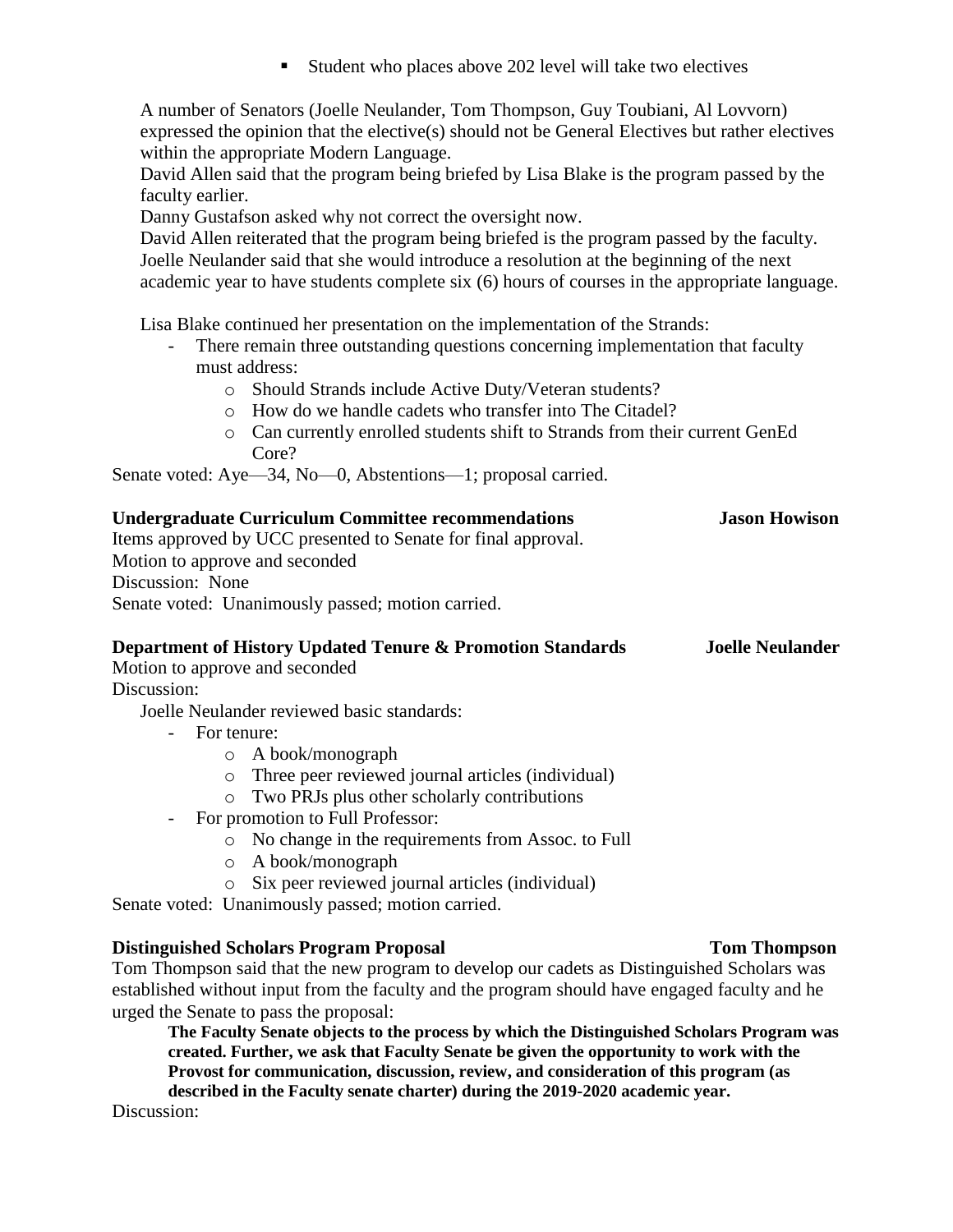Mark Bebensee agreed that the administration could have done things better; this is a program for students; it is designed to pick out talented students to prepare them to compete for prestigious programs such as Rhodes Scholarships.

Katherine Pilhuj reported that most of the DSP students (7 of 8 currently) are also Honors Program students. One of the students asked her to approve an overload of 31—we are overloading students.

Senate voted: Aye—30, No—1, Abstentions—4; proposal carried.

## **Faculty Governance and CSI Proposal Tom Thompson**

Tom Thompson introduced the revised CSI proposal for the Senate to consider:

**In an effort to realize the college-wide commitment to shared governance, and in particular to provide appropriate academic direction for the academic component of the Citadel Success Institute, the Faculty Senate directs the Undergraduate Curriculum Committee to create and maintain a subcommittee to serve as a CSI Academic Coordination Committee. It will work with the CSI Director and Associate Provost regarding course offerings and other academic issues and to ensure that CSI participants are prepared for the intellectual challenges of college. The CSI Academic Coordination Committee in conjunction with the CSI Director and Associate Provost will develop the academic programs offered each CSI period and undertake a review of the success of each program upon completion to improve the subsequent offering of The Citadel Success Institute from an academic perspective. Further, the chair of the CSI Academic Coordination Committee shall report to the Faculty Senate, through the Undergraduate Curriculum Committee, each fall concerning the academic successes and challenges from the previous CSI and each spring about the academics being offered for the upcoming CSI.** 

Discussion:

Elise Wallace inquired if the affected faculty had been consulted previously

- Tom Thompson said no
- Chris Fudge said yes

Rob Rabb expressed concern about adding an extra layer of bureaucracy

John Moore agreed that we have reached overkill; the awareness has been raised Katherine Pilhuj said that adjuncts have issues outstanding—people are not being informed/informed late/don't have any say

Elise Wallace said that impacted department heads should be engaged

Joelle Neulander said that CSI is our premier program to introduce students to The Citadel; it appears that the budget is driving decisions vice academics

Chris Fudge said that 60% of freshman leave The Citadel not for academics but for failure to adapt to The Citadel lifestyle

Guy Toubiani asked if the proposal does not pass what will the Provost Office do?

- Chris Fudge responded: "Communicate better."
- David Allen said, "The Provost's Office supports this proposal."

Senate voted: Aye—17, No—6, Abstentions—2; proposal carried.

## **Faculty Governance Committee Richard Robinson &**

# **Jack Porter**

Jack Porter

- The Faculty Manual (first round of revisions are non-substantive) will have substantive revisions in the fall. The current revisions are housekeeping revisions.
- The Faculty Governance Committee is a standing Senate committee

Senate voted: Unanimously passed; Faculty Manual accepted.

Senate gave the Governance Committee a round of applause for its efforts in updating the Faculty Manual.